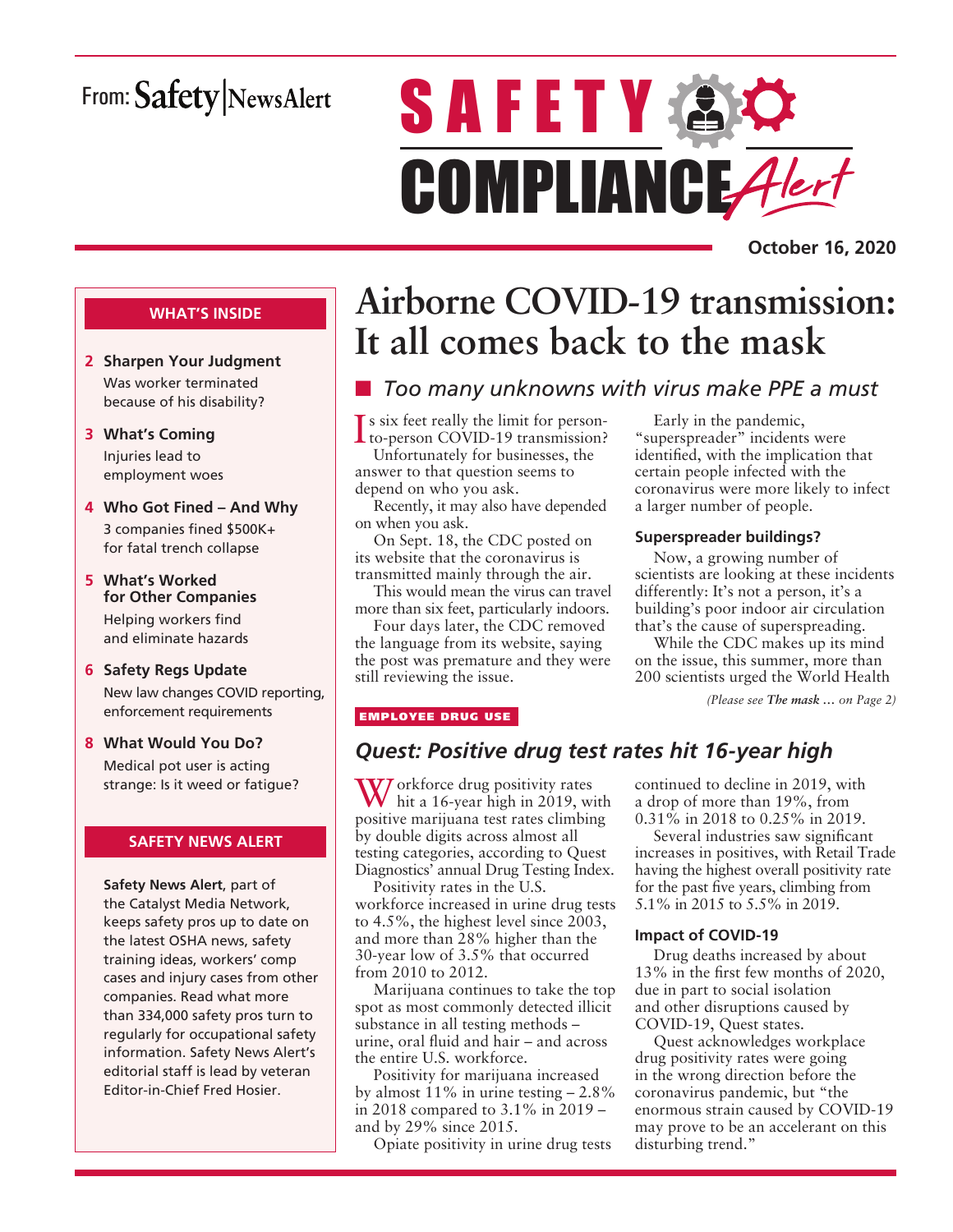#### CAL/OSHA

### **2 employers hit with massive COVID fines**

Cal/OSHA cited a frozen food manufacturer and its temporary agency and issued more than \$200,000 in fines each for failing to protect hundreds of employees from the coronavirus at two facilities.

Neither company took steps to install barriers or implement social distancing procedures or investigate any of the more than 20 COVID-19 infections among its employees, including one death, according to Cal/OSHA.

#### **Complaints lead to inspection**

An inspection was opened with Overhill Farms Inc. and Jobsource North America Inc. after Cal/OSHA received complaints of hazards related to COVID-19, according to a news release issued by the agency.

The inspections included visits to two facilities in Vernon, CA, where the state agency found hundreds of employees were exposed to serious illness from COVID-19 due to the lack



**EDITOR-IN-CHIEF: MERRIELL MOYER** MMOYER@PBP.COM

MANAGING EDITOR: FRED HOSIER PRODUCTION EDITOR: JEN ERB EDITORIAL DIRECTOR: CURT BROWN

*Safety Compliance Alert* (ISSN 1077-9787), October 16, 2020, Vol. 27 No. 605, is published semi-monthly except once in December (23 times a year).

This publication is designed to provide accurate and authoritative information in regard to the subject matter covered. It is sold with the understanding that the publisher is not engaged in rendering legal, accounting, or other professional services. If legal or other expert assistance is required, the services of a competent professional should be sought. — From a declaration of principles jointly adopted by a committee of the American Bar Association and a committee of publishers.

**Copyright © 2020** Safety | News Alert. Please respect our copyright: Reproduction of this material is prohibited without prior permission. All rights reserved in all countries.

of physical distancing procedures.

Overhill Farms is facing \$222,075 in proposed fines for the coronavirus violations along with an additional \$14,450 in fines for non-COVID violations.

Jobsource received \$214,080 in proposed penalties.

Both companies were also cited for two prior machine guarding incidents.

### *The mask …*

*(continued from Page 1)*

Organization to seriously consider that the coronavirus can be airborne spread by tinier aerosol droplets for distances greater than the length of an average room, not just larger droplets that travel a maximum of six feet.

#### **HVAC experts weigh in**

ASHRAE, the organization that sets voluntary standards for heating, ventilation and air conditioning (HVAC), says, for the coronavirus, "airborne transmission in some circumstances seems probable."

On April 14, 2020, ASHRAE adopted a new Position Document on Infectious Aerosols. It states "that facilities of all types should follow, as a minimum, the latest published standards and guidelines and good engineering practice."

ASHRAE's coronavirus resource page spells out various strategies.

In its coronavirus guideline materials, ASHRAE says no HVAC system can completely eliminate the aerosol transmission of viruses.

On top of that, making certain changes to a building's HVAC system doesn't exactly come under the category of "things a safety manager can do today to reduce the hazard of coronavirus spread."

As a safety pro, you know that PPE is the hazard control of last resort.

However, because we still don't know many things about the coronavirus, this is a situation in which PPE – cloth masks – is a must.

It's a simple mantra: Wear the mask.

### *S h a r p e n y o u r j u d g m e n t*

*This feature provides a framework for decision making that helps keep you and your company out of trouble. It describes a recent legal conflict and lets you judge the outcome.*

#### **NORKER TERMINATED BECAUSE OF HIS DISABILITY?**

Safety Manager Pete Travers stared into his mug, which was filled with coffee – no sugar, no cream.

*I really want a pumpkin spice latte*, Pete thought.

"Hey Pete," Attorney John Jenkins said as he entered the break room.

"Hi John," Pete said. "Want to go get a pumpkin spice latte? My treat."

"Didn't your doctor tell you to cut back on sugar?" John asked.

"I honestly don't know why I talk to you sometimes, John," Pete said.

#### **He couldn't pass hearing test**

"While you have time, can we have a talk in my office?" John asked. "We're being sued."

Once they were inside his office, John said, "Do you remember the worker who was let go when he couldn't pass the hearing test?"

"Yeah,"Pete said. "John Miles. He was with us for about six years."

"The company hired him knowing he had a hearing problem, right?"

"Uh huh," Pete replied. "He was let go after federal regulations called for a more stringent hearing conservation program.

"We designed a program that exceeded the feds' standard," Pete continued. "John couldn't pass a hearing test while wearing his hearing aids and hearing protection, so he was let go."

"He's claiming discrimination," John said. "But if we were complying with federal standards, we should be able to beat this."

Was the company able to keep the lawsuit from moving forward?

**n** *Make your decision, then please turn to Page 6 for the ruling.*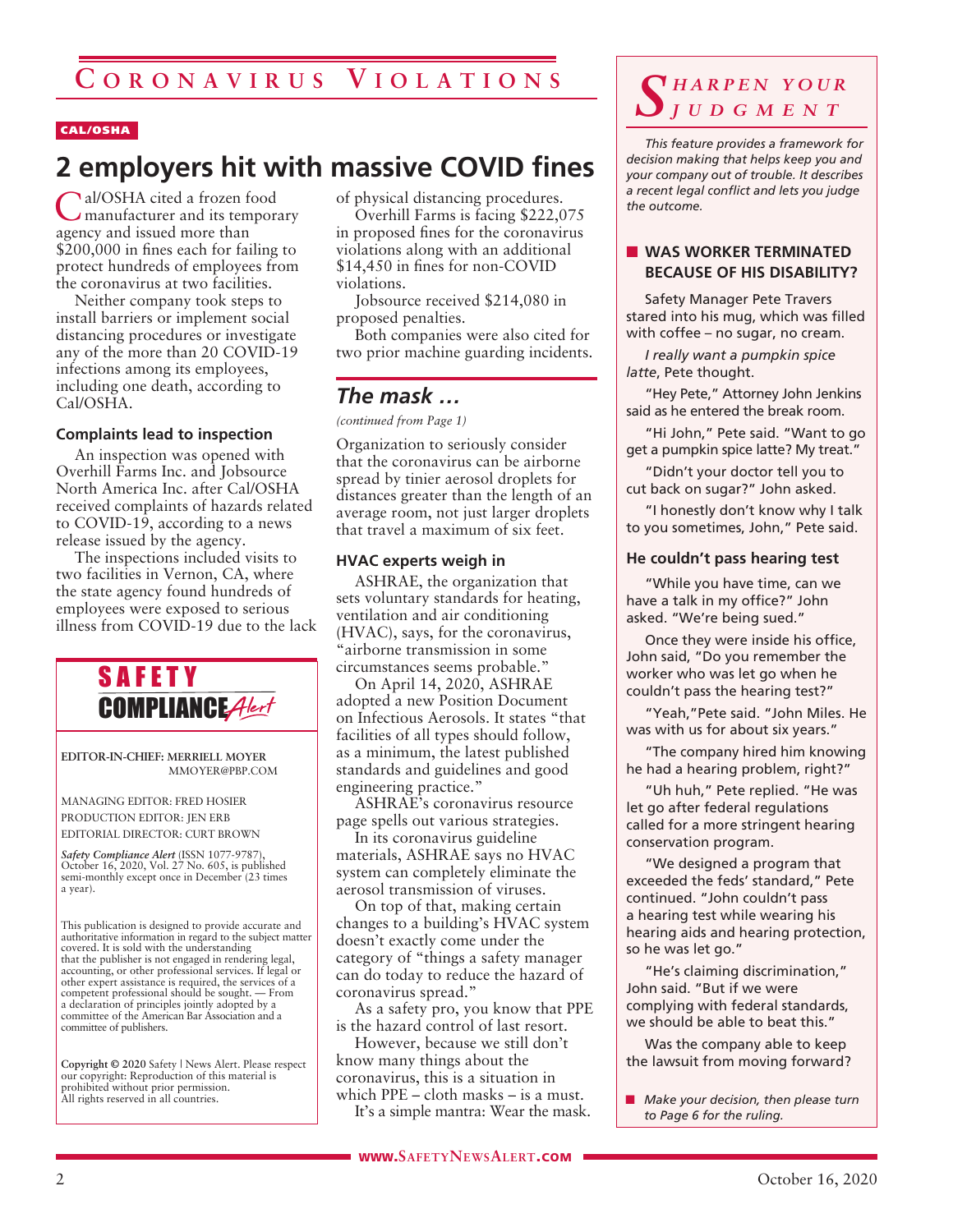### **W h a t ' s C o m i n g**

#### RESEARCH REPORTS

### **Injuries lead to employment woes**

**n** PERMANENTLY INJURED WORKERS MORE LIKELY TO GET HURT AGAIN

Employees who suffer permanent workplace injuries need assistance in both returning to work and preventing them from getting hurt again, according to researchers at the University of Washington.

The research, which was funded by the National Institute for Occupational Safety and Health, shows that workers who suffer permanent injuries have difficulty getting and keeping a job and are at higher risk of being injured again.

With almost three million non-fatal work-related injuries and illnesses in the U.S. every year, about 10% – or 300,000 – result in permanent injury and ongoing partial disability, according to a NIOSH newsletter article on the research.

While workers' compensation benefits can help permanently injured employees financially, it may not keep them from having to return to work.

Researchers surveyed permanently injured workers in Washington State so they could better describe outcomes for workers with permanent injuries who returned to work within a year of their workers' compensation claim closing.

### **Pain and chronic opioid use**

The study found:

- Workers with a higher degree of injury were more likely to report poorer health status, work-related ability and problems getting or keeping a job compared to those with a lower degree of injury.
- Those with a high degree of injury, 47% of the workers surveyed, had difficulty getting a job, and 58% had trouble keeping a job.
- Sixty-six percent reported having modest to severe pain, and 40% reported having pain that gets in the way of working.
- More than half of the workers surveyed felt their permanent injury increased their chances of being injured again, and 13% reported new work injuries.
- Of the workers surveyed, 10.6% reported "taking chronic opioids, defined as 60 or more days in a row in the past year."

#### HEATING, VENTILATION AND AIR CONDITIONING

### *Reopening? Put air quality focus here*

As more businesses reopen after COVID shutdowns, attention may need to be paid to indoor air quality.

The National Institute of Standards and Technology (NIST) put out recommendations for heating, ventilation and air conditioning (HVAC) systems that'll put occupants at ease and breathing easier.

Not all HVAC filters are compatible with every building's system. Your facility manager or building contractor can double check what'll work.

High efficiency particulate air (HEPA) filters are the best on the market but they may restrict air flow.

If HEPA filters aren't an option at your facilities, consider filters rated minimum efficiency rating value

(MERV) 13 or preferably 14. These filters cost more money but typically don't require as frequent changeouts as cheaper filters that become clogged with dirt and dust.

More companies are turning to ultraviolet lamps to kill microbes lurking inside HVAC ducts.

Consider a UV-C air cleaner as a supplementary tool.

#### **Boost outdoor ventilation**

Public facilities are reducing the amount of air they recirculate and increasing the amount of outdoor air pulled in at intakes.

NIST recommends this step, along with 24/7 outdoor ventilation, for commercial buildings as well.

### **Trends To Watch**

*Watch what's happening in various states. Some actions indicate trends.*

### **N** BIG CHANGES TO WORKERS' **COMPENSATION LAWS**

Significant changes to **Ohio's** workers' compensation laws went into effect Sept. 15.

The most significant change adds language stating "temporary total disability is not to be paid if the reason the employee is not working is unrelated to the industrial injury or occupational disease," according to law firm Taft, Stettinius & Hollister.

Other changes include:

- reducing the statute of limitations for filing an application for violation of specific safety requirement to one year from the date of injury
- stating settlement of state fund claims can't be objected to by the employer if the employee no longer works for the employer and claim is out of the employer's experience rating, and
- increasing the amount of reimbursable funeral expenses in death claims from \$5,500 to \$7,500.

### **N** LIMIT IN WRONGFUL DEATH **CASES UNCONSTITUTIONAL**

On Sept. 21, the **Oklahoma** Supreme Court found the state's workers' compensation law unconstitutional because of its attempt to limit recovery for wrongful death to a spouse, child or legal guardian dependent.

The decision stems from a case involving the death of a 23-year-old man who died in a work-related incident and his mother who filed a wrongful death suit.

A trial court found her only remedy was limited to workers' comp. However, the Supreme Court held the right of a parent as next of kin to bring a wrongful death suit under these circumstances is established elsewhere in state law.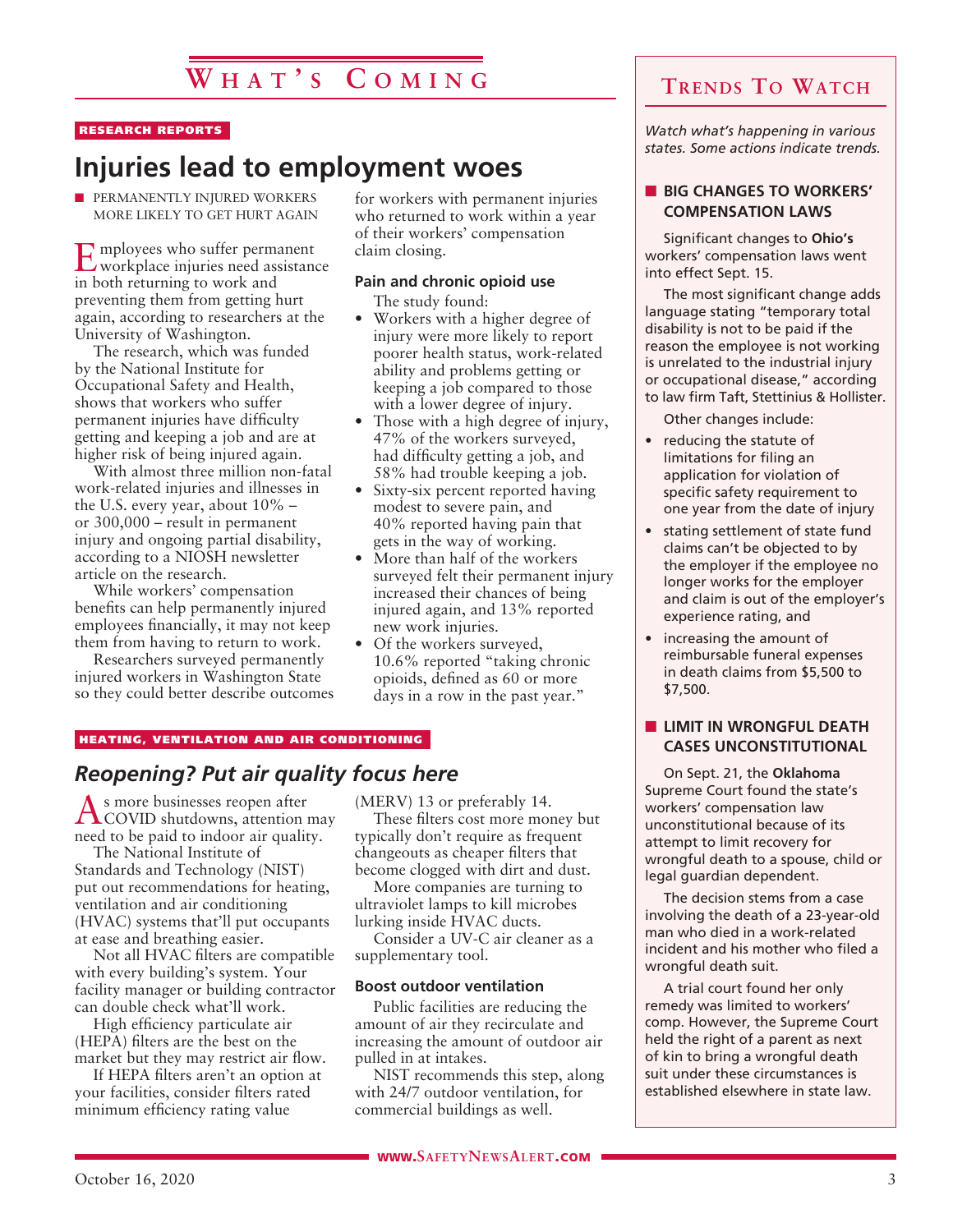### **Roundup of most recent OSHA citations**

### 3 companies fined \$500K+ for fatal trench collapse

Three companies were cited by Washington's Department of Labor & Industries for involvement in a fatal trench collapse at a wind farm.

An investigation found numerous safety violations in connection with the incident, which killed one worker and seriously injured another. **Fines:** \$360,874 (RES System 3);

\$184,800 (RES America); \$4,200 (GEMS)

**Companies:** RES System 3 and RES America, both of Broomfield, CO; GEMS, Albuquerque, NM

**Businesses:** Power and communication line construction (RES System 3); Industrial Building Construction (RES America); Miscellaneous health practitioners (GEMS)

### **Reasons for fine:**

RES System 3:

*Three willful violations for failure to:*

- provide cave-in protection
- have person trained in trench safety
- produce written safety program tailored to project

*Three serious violations for failure to:*

- adequately train employees
- use ladder extensions properly

• provide safe egress from excavation RES America:

*Two willful violations for failure to:*

• ensure subcontractor used cave-in protection

• ensure subcontractor had written safety program tailored to project

*Two serious violations for failure to:*

*•* provide adequate training programs

*•* use ladder extensions properly GEMS:

*One serious violation for failure to:*

*•* prevent two employees from entering unprotected trench during rescue

### Fall violations found at 2 jobsites: \$234K fine

A construction contractor was cited by the Washington State Department of Labor & Industries after inspections at two Seattle worksites where a

number of fall-related violations were found.

Inspectors found inadequate fall protection, unguarded wall openings and no handrails on stairways at company worksites in the Georgetown and Ballard areas of Seattle.

The company was inspected five times since 2016 with each inspection resulting in violations, and it has been placed on the state's severe violator list. **Fine:** \$234,360

**Company:** Chilos Builders LLC, Everett, WA

**Business:** Framing contractor **Reasons for fine:**

*Five willful violations, including failure to:*

- install adequate safety rails on roof
- properly guard wall openings 9.5 feet above ground
- install handrails on stairways leading to second floor
- install fall protection on window and door openings

### Processing facility doesn't shield workers from COVID

OSHA cited a Colorado meat processing facility for failing to protect its employees from the coronavirus.

Inspectors found the company also failed to provide an authorized employee representative with injury and illness logs in a timely manner following the May inspection.

The citation is for a General Duty Clause violation involving COVID-19, but the exact details of that violation weren't provided in the Department of Labor news release. **Fine:** \$15,615

**Company:** JBS Foods Inc., doing business as Swift Beef Company,

Greeley, CO

**Business:** Meat processing **Reasons for fine:**

*One serious violation for failure to:*

• provide workplace free from coronavirus hazards that can cause death or serious harm

### **WORKERS' COMP DECISIONS**

### Continued back pain could be from obesity: Benefits?

A worker continued to have pain following an on-the-job back injury. However, his morbid obesity may be the actual cause of the pain. Can he collect?

- **What happened:** An oil rig worker fell down some stairs and landed on his back. He was treated for pain and released to light duty, but continued to experience pain for months after the injury.
- **Company's reaction:** Your current pain is connected to your morbid obesity, not the injury.
- **Decision:** He couldn't collect. The court found there was ample medical evidence his excessive weight was causing back pain which had nothing to do with the work-related injury.
- **Cite:** *Whitten v. Patterson UTI Drilling Co.*, LA Court of Appeals, No. 53,431-WCA, 4/22/20.

### Can she collect for illness caused by allergic reaction?

Can a worker whose breathing problems were triggered by an onthe-job allergic reaction collect for her ongoing illness?

- **What happened:** An employee at a flower shop developed breathing problems due to an allergic reaction she had at work. Despite treatment, she continued to have difficulty breathing, so she filed for permanent total disability.
- **Company's reaction:** You're well enough to work in customer service or another office job.
- **Decision:** She couldn't collect. There was sufficient evidence proving she was capable of performing office work, the court found.
- **Cite:** *Maldonado v. Continental Casualty Co.*, MT Workers' Compensation Court, No. 2019- 4582, 4/22/20.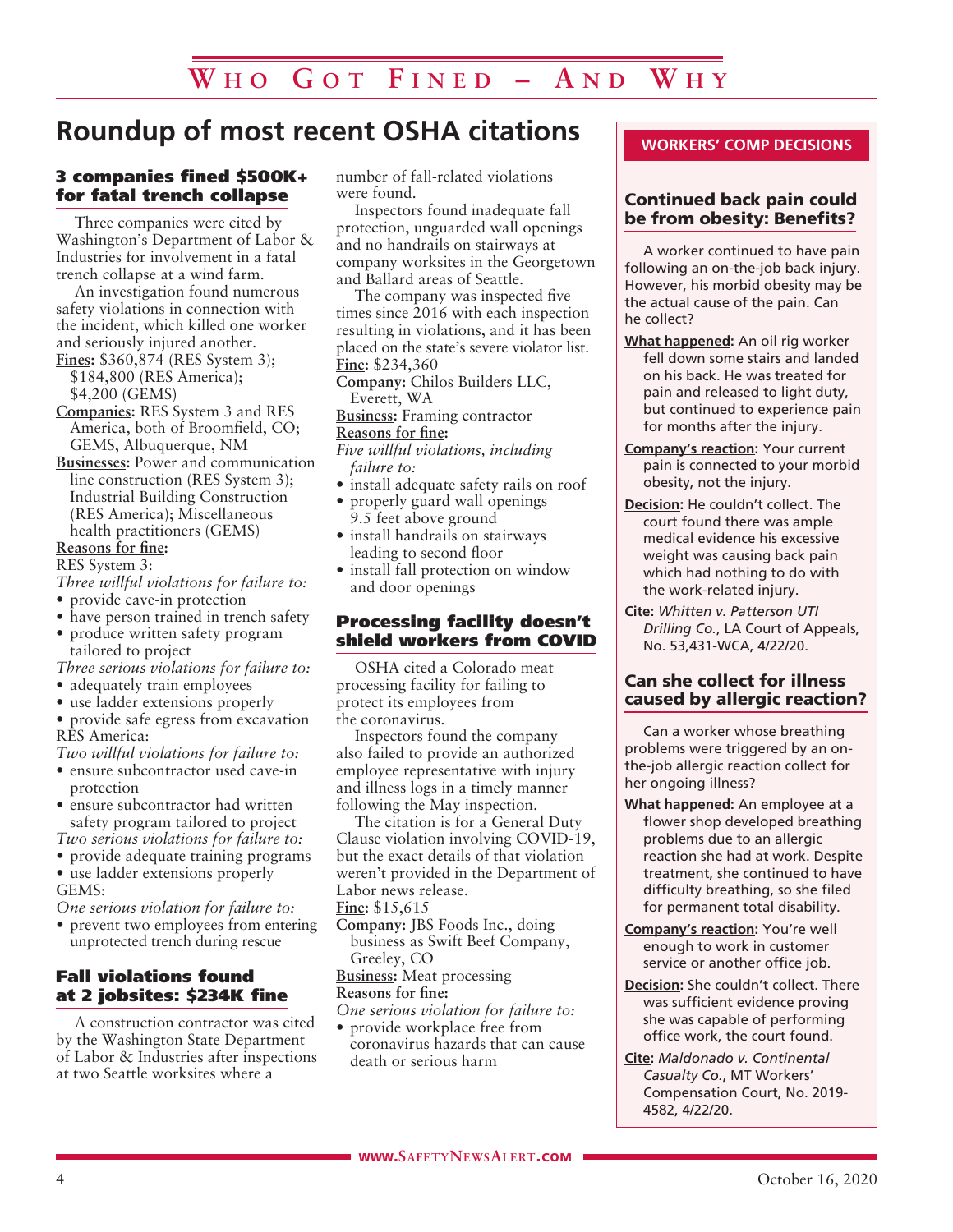### **W h a t ' s W o r k e d f o r O t h e r C o m p a n i e s**

CA subscribers include a broad range of small, medium and large firms involved in all types of economic activity. *In this regular section, three of them share a safety success story.*

# 1 Helping workers find and eliminate hazards

When it comes to finding and fixing hazards, you can't do it alone.

You need help from the people who are working on the front lines: They know their jobs the best.

One way to do this is to form a group to discuss problems and find solutions. You're the Facilitator.

#### **Getting them to speak up**

As a Facilitator, you want to stay neutral but still work with the group to get results.

# 2 Industrial hygiene project? Keep it simple

As safety professionals, some of us are just struggling to keep our heads above water – every day we're putting out fires, answering employee concern requests, doing turnarounds on maintenance activities and trying to flatten or reduce budget.

On top of all that, many safety professionals find themselves occasionally responsible for complex projects more suited to an industrial hygienist without having room in the budget to hire a consultant or buy

Sometimes, particularly with a newly formed group, getting people to speak up is difficult.

If you hit one of those quiet moments, and worker participation is essential, make sure you ask openended questions.

These are questions that can't be answered with a simple yes or no.

Yes-or-no questions don't generate creative thinking or help you understand a situation better.

*REAL*

*REAL*

*PROBLEMS,*

*SOLUTIONS*

Open-ended questions help the team think about problems and solutions in new ways.

Some examples of

complicated industrial hygiene software. What's the solution?

#### **Uncertain data and the risk matrix**

In short, keep it simple. When it comes to things like monitoring, put your resources where the most uncertain data is.

It's pointless to keep monitoring in areas where you're already sure you have high or low exposures, so focus your resources toward the uncertainties.

And once your assessments are complete, come up with a risk matrix open-ended questions are those that start with:

- What do you think about …
- How can we ...
- Why do we think …
- Can you say more about that? Using this type of meeting

facilitation, we've had successes finding safety solutions working with many types of employees, from nurses to maintenance workers.

*(Suzanne Nobrega, Assoc. Dir., UMass Center for the Promotion of* 

*Health in the New England Workplace, Lowell, MA, at AIHce 2020)*

like you would for a regular EHS project – with a color coding of red, yellow and green.

When you present this to management, they'll understand what it is since it's similar to what you've presented before.

With this strategy, you'll open up conversation on the areas where you have high risk and what can be done for workers there.

*(Based on a presentation by Dave Risi, Director of Industrial Hygiene Solutions, Velocity EHS, Chicago, at AIHce EXP 2020)*

### 3 Persuade others using your expert power

The word "power," when used in the context of the workplace, often has a bad connotation.

But "power" doesn't always mean "brutal" or "evil."

There's power around influence and persuasion to make sure your safety programs are adopted by your organizations.

The first thing to understand is there are multiple types of power, and as a safety professional, the one you're most likely to use is expert power.

Those with expert power are basically the person who is No. 1 in their particular arena. They have 20 years of wisdom from working in safety, or they've dedicated themselves to learning everything about their field.

Experts, by their nature, draw power toward themselves.

As an expert, people will trust you, but how exactly does that help you?

#### **Build a coalition**

Being an expert can help you in building a coalition.

This is about building a network of people that trust you, that you want

to work with and who want to work with you.

These are people you've maybe helped in the past and earned their respect, or they understand you have their best interests in mind as you move through the organization.

The coalition, with the power of its individual members, can help you, for example, persuade others of the benefits of the new safety program you're attempting to implement.

*(Based on a presentation by Michael Rega, Managing Partner, The Ecliptic Group,Dunedin, FL, at ASSP's Safety 2020)*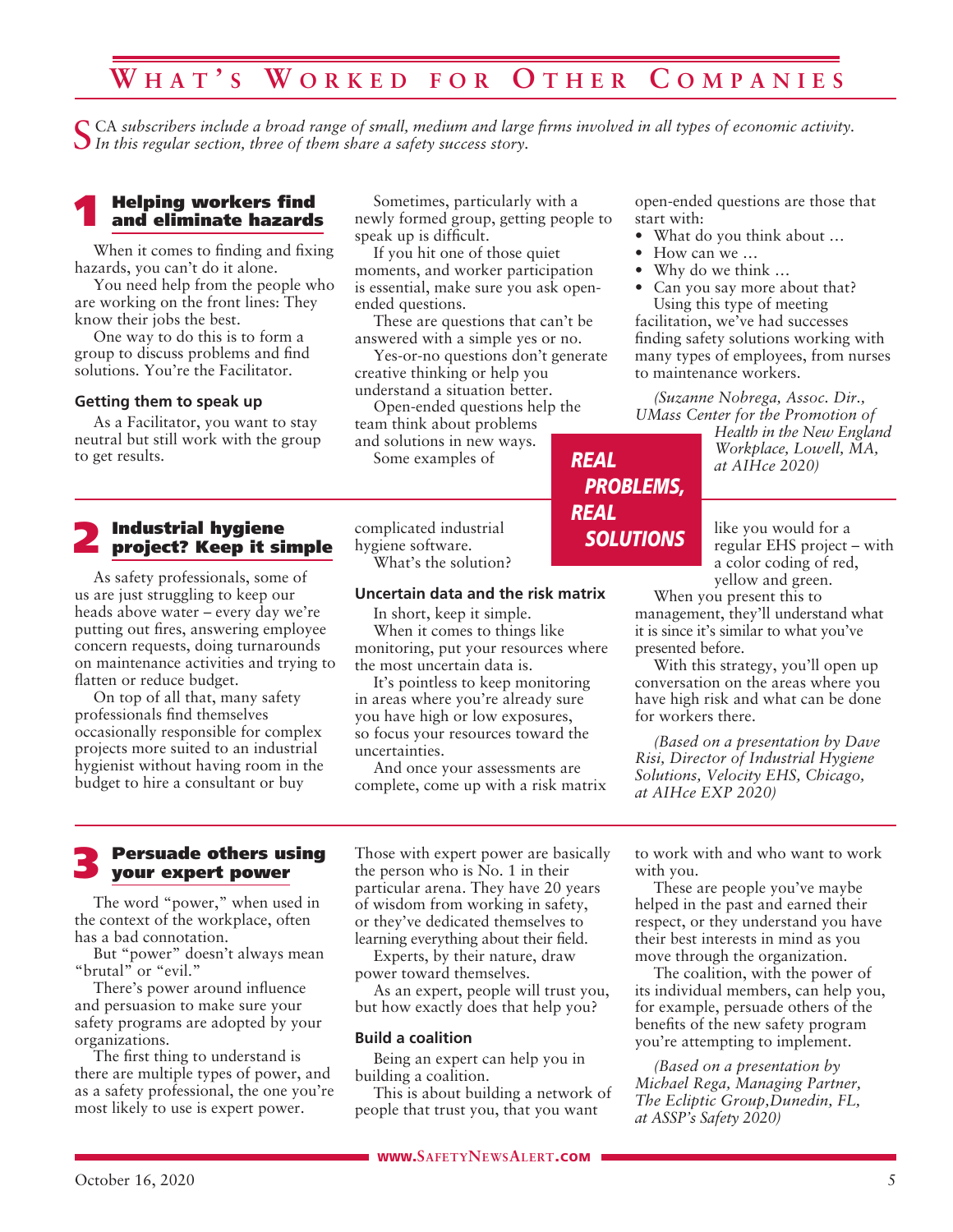#### CORONAVIRUS IN CALIFORNIA

### **New law changes COVID reporting, enforcement requirements**

bill signed into law in California Sept. 17 requires employers to provide written notification within one business day to employees who were potentially exposed to the coronavirus and augments Cal/OSHA's enforcement efforts.

The new rule also authorizes Cal/OSHA to issue citations for serious coronavirus-related violations without having to comply with pre-citation requirements and allows it to prohibit operations in workplaces with infection risks so severe to be considered an imminent hazard, according to law firm Jackson Lewis.

#### **Coronavirus as imminent hazard**

Under normal circumstances, Cal/OSHA is required to follow a strict process for serious violations, involving a rebuttable presumption following an inspection, which is shared with the employer who is given a chance to rebut the violations.

For COVID-19 hazards and violations only, the new rule allows Cal/OSHA to issue a citation for a serious violation without requiring the rebuttal.

Now Cal/OSHA can act when it's of the opinion employees are exposed to COVID-19 in a way that constitutes an imminent hazard by:

- prohibiting entry to a worksite • prohibiting a process or operation at the worksite, and
- requiring posting of imminent hazard notice at the worksite.

### *OSHA guidance on use of masks in hot weather*

Two guidance documents OSHA issued in September recommend employers encourage the use of cloth face coverings to help prevent spreading the coronavirus while simultaneously addressing the challenge of doing so in hot weather.

According to law firm Seyfarth Shaw, the new guidance documents recommend employers:

- acclimatize new and returning workers to environmental conditions while wearing cloth face coverings
- prioritize use of cloth face coverings when work must be done in close proximity to others
- allow workers to remove masks when they can safely maintain at least 6 feet of physical distance
- increase rest breaks in cool environments and frequency

of hydration

- allow workers to use personal passive cooling devices such as ice vests, and
- encourage workers to monitor themselves and others for signs of heat illness.

### *Owners charged in \$2.5M workers' comp scam*

Felipe Barocio, owner of Agriculture Services Inc., and his daughter, Angelita Barocio-Negrete, allegedly underreported employee payroll to reduce the company's premium for workers' comp insurance.

A California Department of Insurance investigation revealed that Barocio and his daughter, who was the company's office manager, allegedly provided the state fund with false quarterly employee payroll reports.

Investigators found \$11 million in payroll was missing when they compared the quarterly reports submitted to the fund to quarterly reports submitted to the Employment Development Department.

This resulted in a total loss of \$2,582,142 in insurance premiums.

### *Sharpen your judgment – THE DECISION*

### *(see case on Page 2)*

No, the company couldn't prevent the lawsuit from moving forward. An appeals court found there were questions that needed answering regarding accommodations for the hearing impaired worker.

The company claimed it had to terminate the worker since, because of new federal standards, his job required hearing protection. However, he couldn't pass a hearing test while wearing the company's chosen hearing protection while also wearing his hearing aids.

The worker argued he was discriminated against because of his disability since, among other things, he found another hearing protection device that worked with his hearing aids, but the company rejected his proposal.

The appeals court found there were material questions of fact regarding how much effort the company put into attempting to accommodate the worker's disability.

Because of this, the court reversed a lower court's decision to dismiss the case.

#### **N** ANALYSIS: ACCOMMODATING DISABILITIES

In this case, the company's hearing conservation program was more stringent than a new federal standard (specific to the railroad industry) required.

While the company was within its rights to develop a better-than-required program, it painted itself into a corner when it came to making accommodations for employees with disabilities.

**Cite:** *Mlsna v. Union Pacific Railroad Co.,* U.S. Court of Appeals for the Seventh Circuit. Dramatized for effect.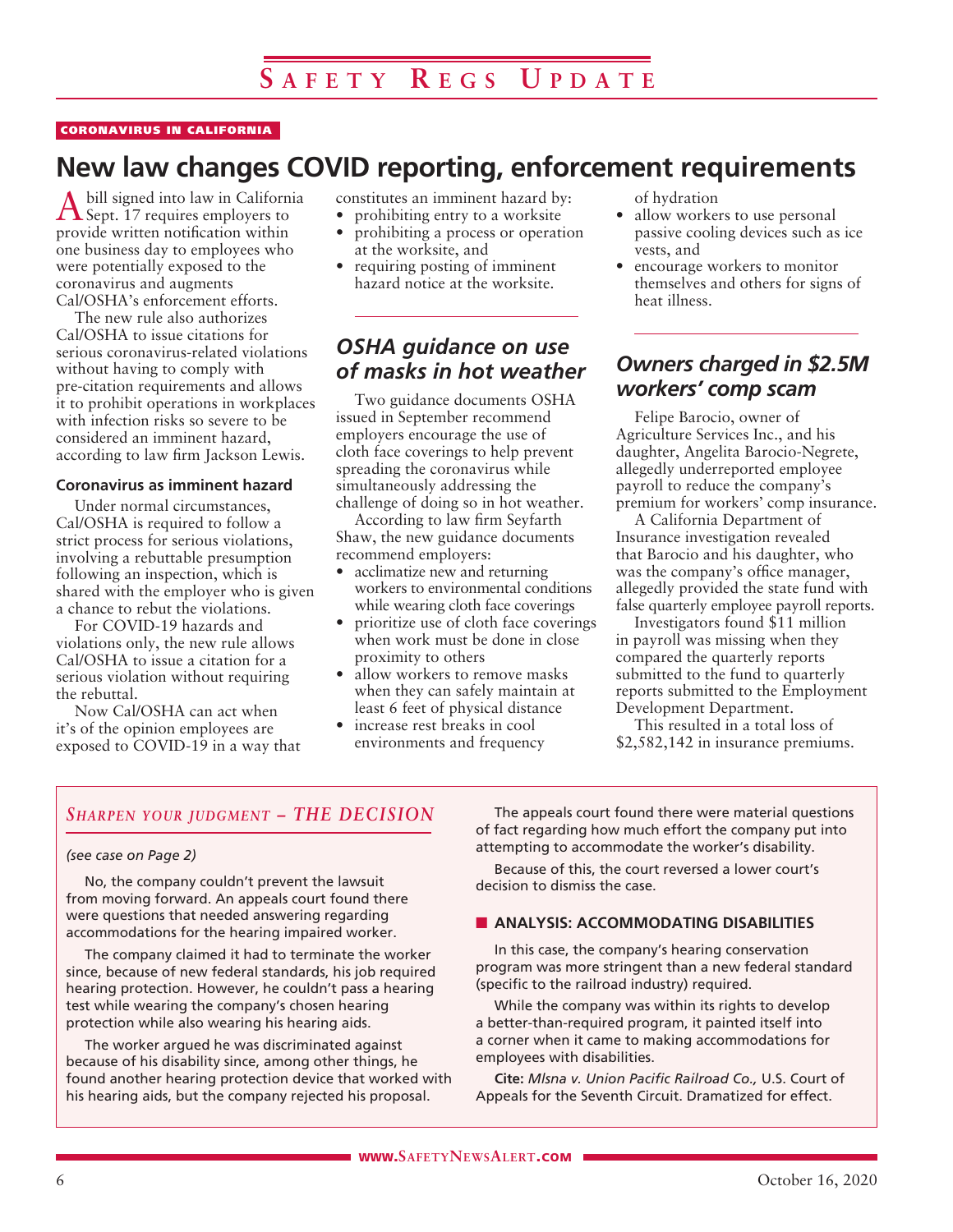### **F e d e r a l A c t i v i t i e s**

### **Government notices on workplace safety**

*Here's* SCA*'s digest of key notices that appeared recently in the* Federal Register (FR) *or on OSHA's website concerning workplace safety issues.* 

#### TRANSPORTATION

The U.S. Federal Motor Carrier Safety Administration announced it's seeking public comment on a proposed pilot program allowing drivers 18 to 20 years old to operate commercial motor vehicles across state lines.

This program would "allow the agency to carefully examine the safety, feasibility and possible economic benefits of allowing 18- to 20-year-old drivers to operate in interstate commerce," according to an FMCSA news release.

Drivers would be allowed to participate if they fall within two categories:

- Commercial Drivers' License holders 18 to 20 years old who operate commercial motor vehicles in interstate commerce while taking part in a 120-hour probationary period followed by a 280-hour probationary period under an employer-established apprenticeship program.
- Nineteen- and 20-year-old commercial drivers who have operated commercial motor vehicles within state borders for a minimum of one year and 25,000 miles. Study group drivers would not be

allowed to operate vehicles hauling passengers or hazardous materials.

Drivers under the age of 21 can currently operate commercial motor vehicles within state borders in 49 states and the District of Columbia.

The FMCSA has been trying to get similar programs started over the past few years, but has met some resistance from transportation safety advocates.

#### NTSB INCIDENT REPORT

The June 17, 2017, collision between USS Fitzgerald and Philippine container ship ACX Crystal was caused by fatigue and a lack of

training among the Fitzgerald's crew, according to the National Transportation Safety Board.

Seven Fitzgerald crew members died in the incident and three more were injured. The Crystal reported no injuries.

Neither ship radioed the other as they approached each other, and actions taken by watch officers to avoid impact occurred too late.

Safety issues that contributed to the incident identified in the NTSB report include:

- insufficient training of the Fitzgerald's crew on collision regulations
- Fitzgerald crew fatigue caused by a "high workload" and "minimal time to rest"
- failure of both ships' crews to take actions in accordance with the Convention on the International Regulations for Preventing Collisions at Sea
- the commanding officer's inadequate assessment of the transit route's hazards, and
- the commanding officer's decision to not augment bridge watch personnel with a more experienced officer.

### CSB INVESTIGATION

Investigators from the U.S. Chemical Safety and Hazard Investigation Board were deployed Sept. 22 to Canton, NC, to investigate a fatal fire at a packaging plant.

Two contractors at the Evergreen Packaging Mill were fatally injured in the fire, which began around 5 a.m. Sept. 21.

The fire occurred in a tank that was being repaired by the contractors, according to information provided to WYFF 4 News.

A contract employee told WYFF the mill, which was established in 1908 and employs about 1,000 people, is prepared for fires with "a lot of escape routes" and "a pre-planned strategy" for such incidents.

### **WHERE TO GET HELP**

### **N** ONLINE TOOL TO HELP **UNDERSTAND NEW HOS REGS**

To help motor carriers and drivers better understand the new Hours of Service regulations going into effect Sept. 29, 2020, the Federal Motor Carrier Safety Administration introduced a new online tool.

The Educational Tool for Hours of Service, or ETHOS, will identify potential violations of certain HOS rules when duty statuses are entered into the web-based log.

ETHOS will identify the following:

- 11-hour driving limit (property) or 10-hour driving limit (passenger)
- 14-hour driving window (property) or 15-hour on-duty limit (passenger)
- 30-minute break (property), and

**What safety pros say**

Has worker satisfaction with job safety dropped during the pandemic?

• sleeper berth provision. **Info:** *tinyurl.com/HOStool605*



**Source:** "U.S. worker satisfaction with job safety down amid COVID" Gallup poll

Lower-income workers, those without a college degree and men are among the groups with the biggest decline. These groups are more likely to hold blue collar jobs.

*Each issue of* SCA *contains an exclusive survey to give safety professionals insight into what their peers nationwide are thinking and doing.*